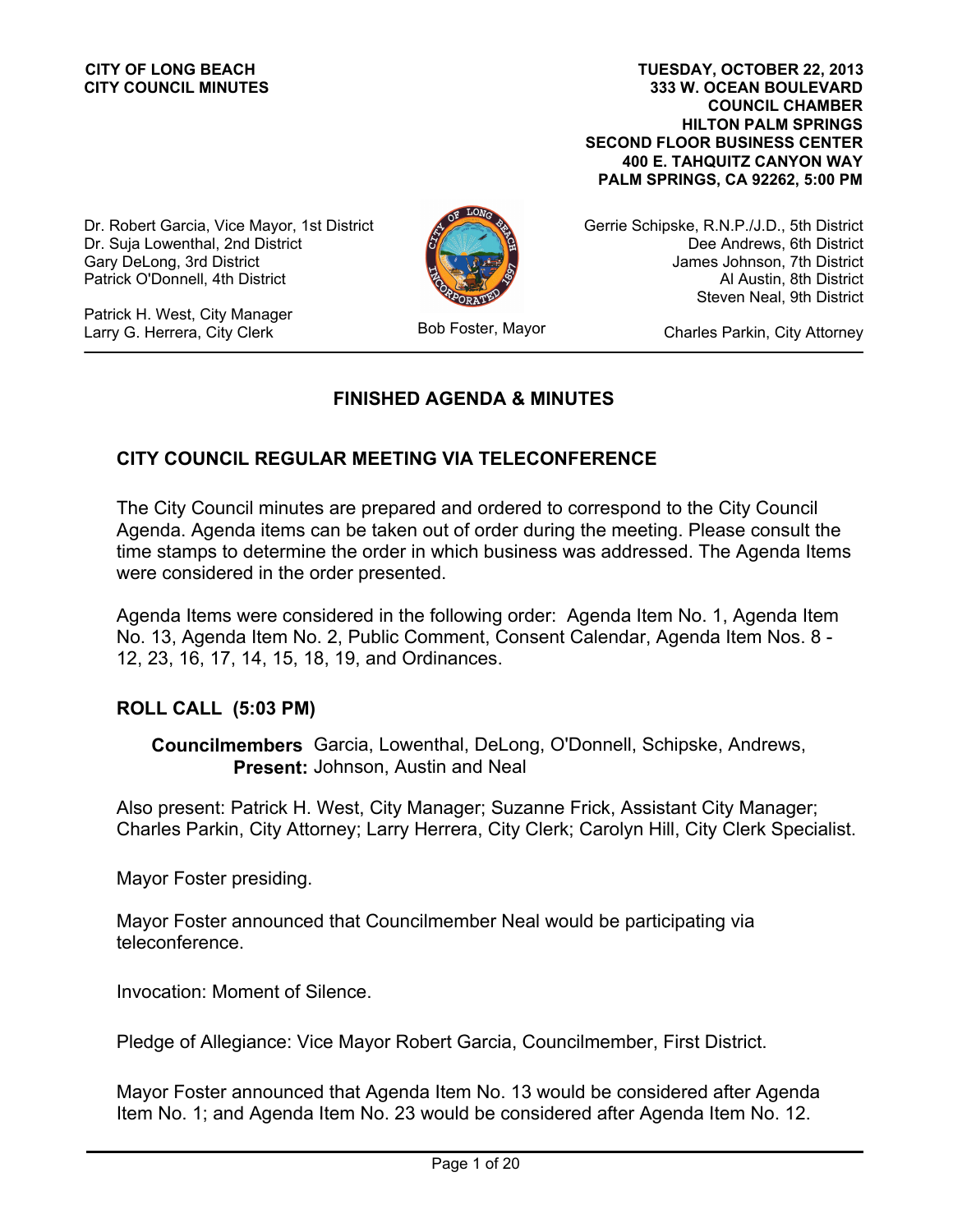Julie Pruitt, spcaLA, presented a canine.

Presentation regarding Health Department Sunburst Academy.

Major Joel Armstrong spoke; and presented a certificate to Department of Health and Human Services.

Mayor Foster spoke.

Certificate recognizing Elinor Otto.

Councilwoman Schipske spoke.

Councilmember Neal joined the meeting via teleconference.

Elinor Otto spoke.

Mayor Foster spoke.

Presentation regarding Filipino Heritage Month.

Vice Mayor Garcia spoke.

Counsel General Maria Helen Barbara Villavega spoke.

Councilmember Johnson spoke.

Vice Mayor Garcia spoke.

Prime Time for Business Presentation The Pine Animal Hospital.

Vice Mayor Garcia spoke.

Dr. Steven Manyah-Royzman, Pine Animal Hospital, spoke.

Mayor Foster spoke.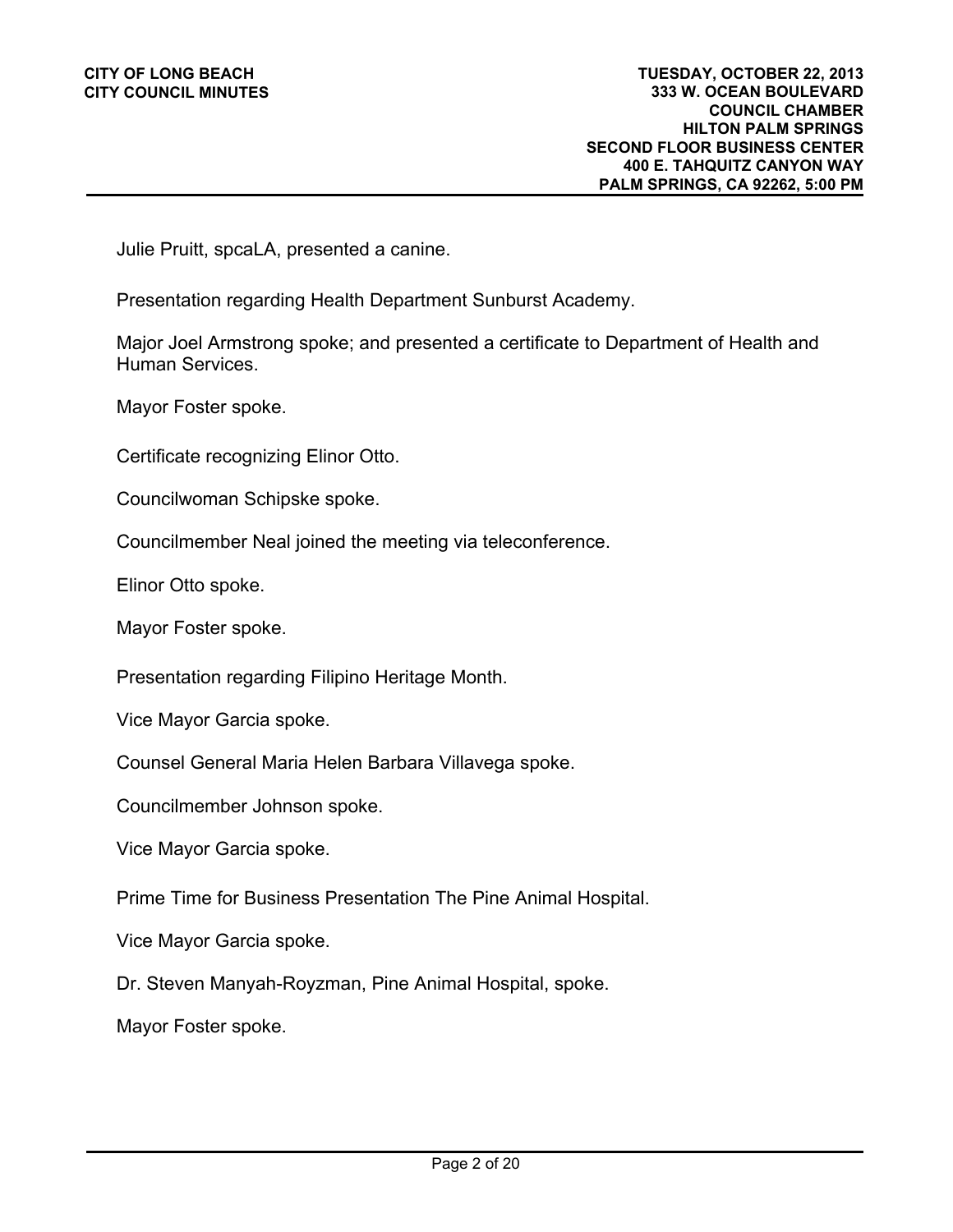# **CONTINUED HEARING (5:26 PM)**

#### [see media](http://clblegistar.longbeach.gov/medialinkgenerator/index.aspx?meid=6784&hsid=485045)

- 
- **1.** [13-0845](http://longbeach.legistar.com/gateway.aspx?M=L&ID=202006) Recommendation to receive supporting documentation into the record, conclude the hearing and adopt resolution approving the Long Beach Tourism Business Improvement Area program and assessment for the period of October 1, 2013 through September 30, 2014; authorize City Manager to execute an agreement with the Long Beach Area Convention and Visitors Bureau for a one-year term; and increase appropriations in the Parking and Business Area Improvement Fund (SR 132) in the Department of Public Works (PW) by \$244,200. (Districts 1,2,4,5)

Bill Rouse, Board Chair, Long Beach Area Convention and Visitor Bureau, spoke.

Steve Goodling, President and CEO, Long Beach Area Convention and Visitor Bureau, spoke.

Councilman Andrews spoke.

Councilmember Lowenthal spoke.

Vice Mayor Garcia spoke.

Councilwoman Schipske spoke.

Councilmember Neal spoke.

**A motion was made by Vice Mayor Garcia, seconded by Councilmember Lowenthal, to approve recommendation and adopt Resolution No. RES-13-0095. The motion carried by the following vote:**

**Yes:** 9 - Garcia, Lowenthal, DeLong, O'Donnell, Schipske, Andrews, Johnson, Austin and Neal

**Enactment No:** RES-13-0095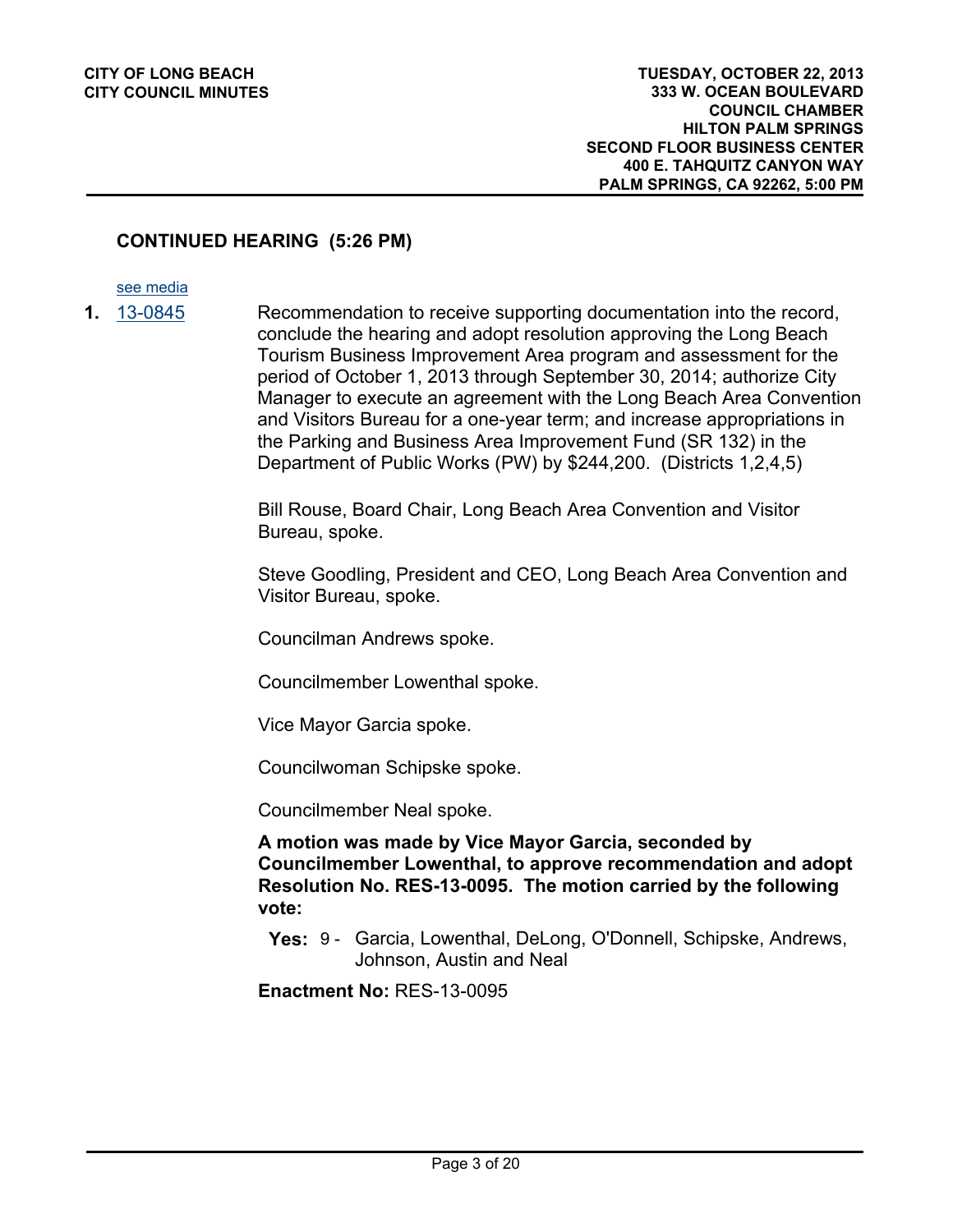#### **HEARING (5:52 PM)**

[see media](http://clblegistar.longbeach.gov/medialinkgenerator/index.aspx?meid=6784&hsid=485092)

**2.** [13-0789](http://longbeach.legistar.com/gateway.aspx?M=L&ID=201440) Recommendation to receive supporting documentation into the record, conclude the public hearing, and adopt resolution dissolving the Community Development Advisory Commission;

Gary Shelton spoke.

Mayor Foster spoke.

Councilman Austin spoke.

Councilmember Neal spoke.

**A motion was made by Councilmember Lowenthal, seconded by Vice Mayor Garcia, to approve recommendation and adopt Resolution No. RES-13-0096. The motion carried by the following vote:**

**Yes:** 9 - Garcia, Lowenthal, DeLong, O'Donnell, Schipske, Andrews, Johnson, Austin and Neal

**Enactment No:** RES-13-0096

[see media](http://clblegistar.longbeach.gov/medialinkgenerator/index.aspx?meid=6784&hsid=485093)

[13-0790](http://longbeach.legistar.com/gateway.aspx?M=L&ID=201915) Adopt resolution amending and restating the organizational documents of The Long Beach Housing Development Company, renaming the corporation The Long Beach Community Investment Company, expanding its powers to provide advice to City Council regarding delivery of housing and neighborhood revitalization services, and to administer the use of Community Development Block Grant funding, and authorize the execution of all documents necessary for such reorganization; and

> Authorize the removal of all current members of the Board of Directors of The Long Beach Housing Development Company. (Citywide)

**A motion was made by Councilmember O'Donnell, seconded by Councilmember Johnson, to approve recommendation and adopt Resolution No. RES-13-0097. The motion carried by the following vote:**

**Yes:** 9 - Garcia, Lowenthal, DeLong, O'Donnell, Schipske, Andrews, Johnson, Austin and Neal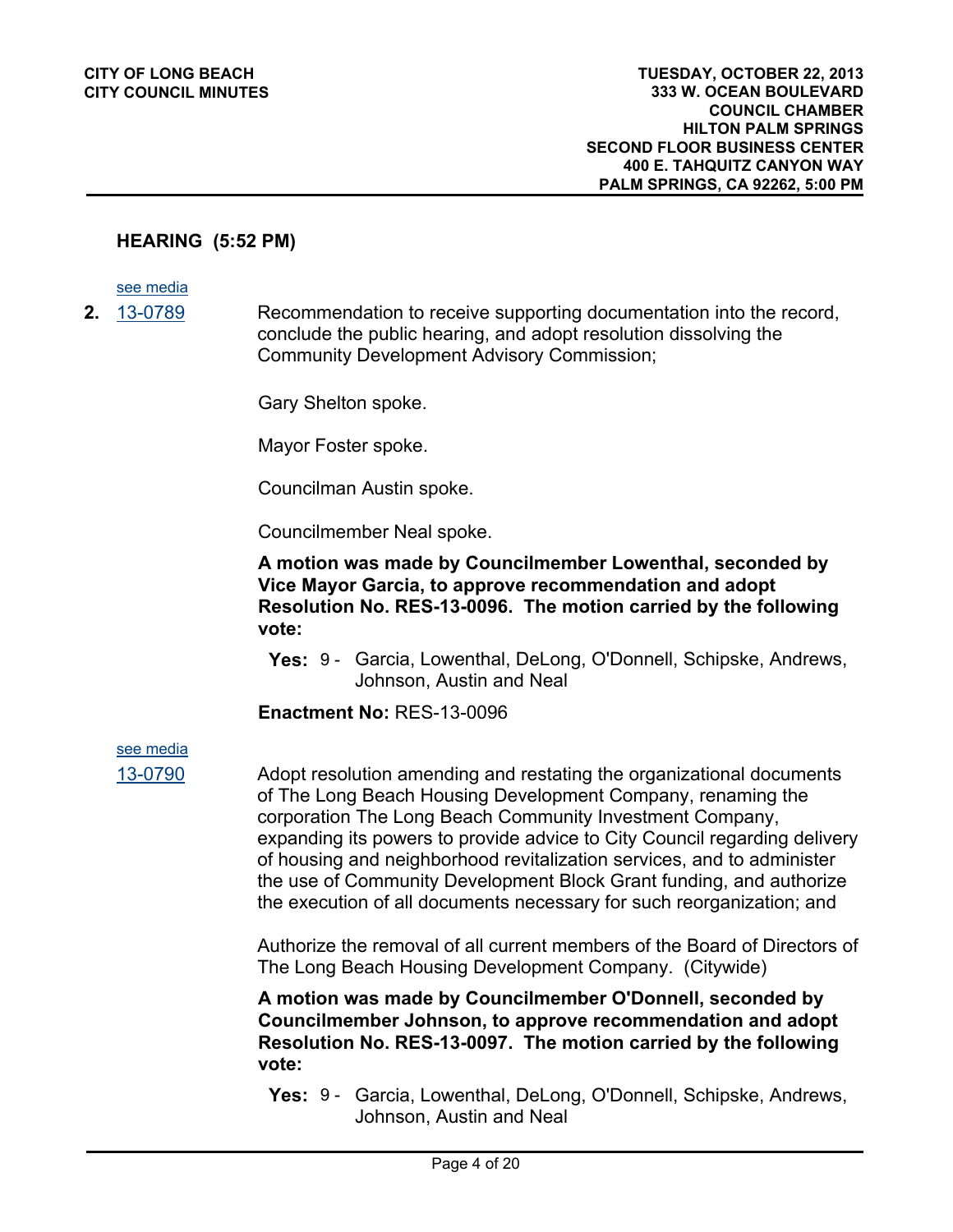#### **Enactment No:** RES-13-0097

#### **PUBLIC COMMENT (6:01 PM)**

[13-0948](http://longbeach.legistar.com/gateway.aspx?M=L&ID=202299) Jeff Abrams spoke regarding medical marijuana dispensaries; and submitted correspondence.

**This Handout was received and filed.**

[13-0949](http://longbeach.legistar.com/gateway.aspx?M=L&ID=202300) Karen Reside spoke; introduced artist Thea Robertshaw; and distributed an invitation to an art exhibit.

#### **This Handout was received and filed.**

Gordana Kajer spoke regarding the beach path coastal permit.

Councilmember DeLong spoke.

Suzanne Frick, Assistant City Manager, spoke.

Vice Mayor Garcia spoke.

Councilmember O'Donnell spoke.

Charles Parkin, City Attorney, spoke.

Councilmember O'Donnell spoke.

Councilwoman Schipske spoke.

Tom Stout spoke regarding the street and curb repair program.

Patrick West, City Manager, spoke.

Dennis Dunn spoke regarding various issues.

Mayor Foster spoke.

[13-0950](http://longbeach.legistar.com/gateway.aspx?M=L&ID=202301) Evan Braude spoke regarding the 18th Annual Historical Cemetery Tour; and submitted a flyer.

**This Handout was received and filed.**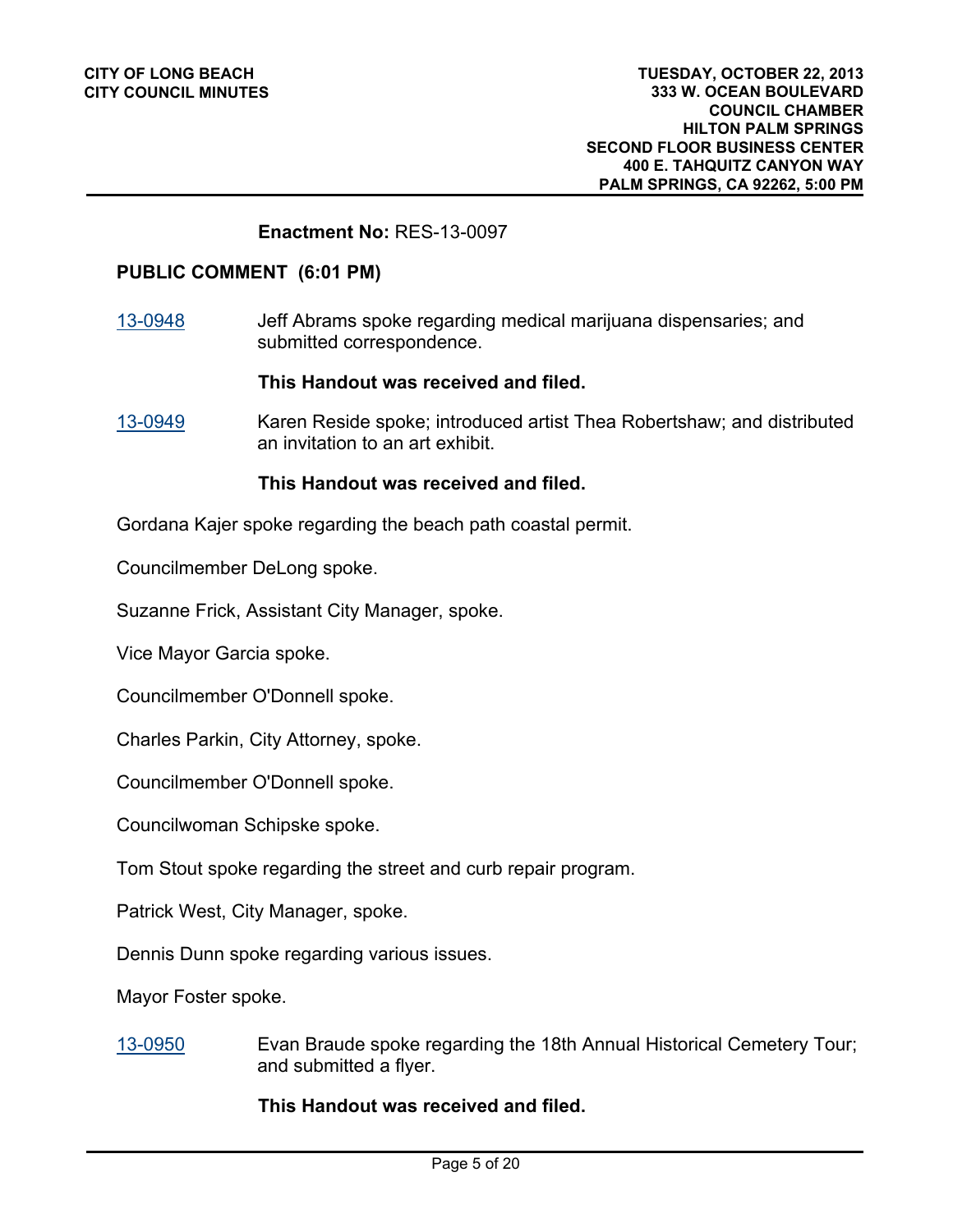Mayor Foster spoke.

Councilman Austin spoke.

Councilmember Johnson spoke.

#### **CONSENT CALENDAR (6:27 PM)**

Passed The Consent Calendar

# **A motion was made by Councilmember DeLong, seconded by Councilman Andrews, to approve Consent Calendar Items 3 - 7. The motion carried by the following vote:**

- **Yes:** 9 Garcia, Lowenthal, DeLong, O'Donnell, Schipske, Andrews, Johnson, Austin and Neal
- **3.** [13-0914](http://longbeach.legistar.com/gateway.aspx?M=L&ID=202207) Recommendation to receive and file Notice of Settlement in the amount of \$4,610,296 from the County of Los Angeles in the case entitled *Alhambra and 46 Cities v. County of Los Angeles* (Property Tax Administration Fee Lawsuit), Case No. S185547.

#### **A motion was made to approve recommendation on the Consent Calendar.**

**4.** [13-0915](http://longbeach.legistar.com/gateway.aspx?M=L&ID=202209) Recommendation to approve the minutes for the City Council meeting of Tuesday, October 8, 2013.

> **A motion was made to approve recommendation on the Consent Calendar.**

**5.** [13-0916](http://longbeach.legistar.com/gateway.aspx?M=L&ID=202210) Recommendation to refer to City Attorney damage claims received between October 7, 2013 and October 14, 2013.

#### **A motion was made to approve recommendation on the Consent Calendar.**

**6.** [13-0917](http://longbeach.legistar.com/gateway.aspx?M=L&ID=202152) Recommendation to adopt Resolution of Intention to vacate a portion of public right-of-way on the south side of Columbia Street, located west of Long Beach Boulevard; and set a date for a public hearing on the vacation for Tuesday, November 19, 2013 at 5:00 p.m. (District 6)

> **A motion was made to approve recommendation and adopt Resolution No. RES-13-0098 on the Consent Calendar.**

**Enactment No:** RES-13-0098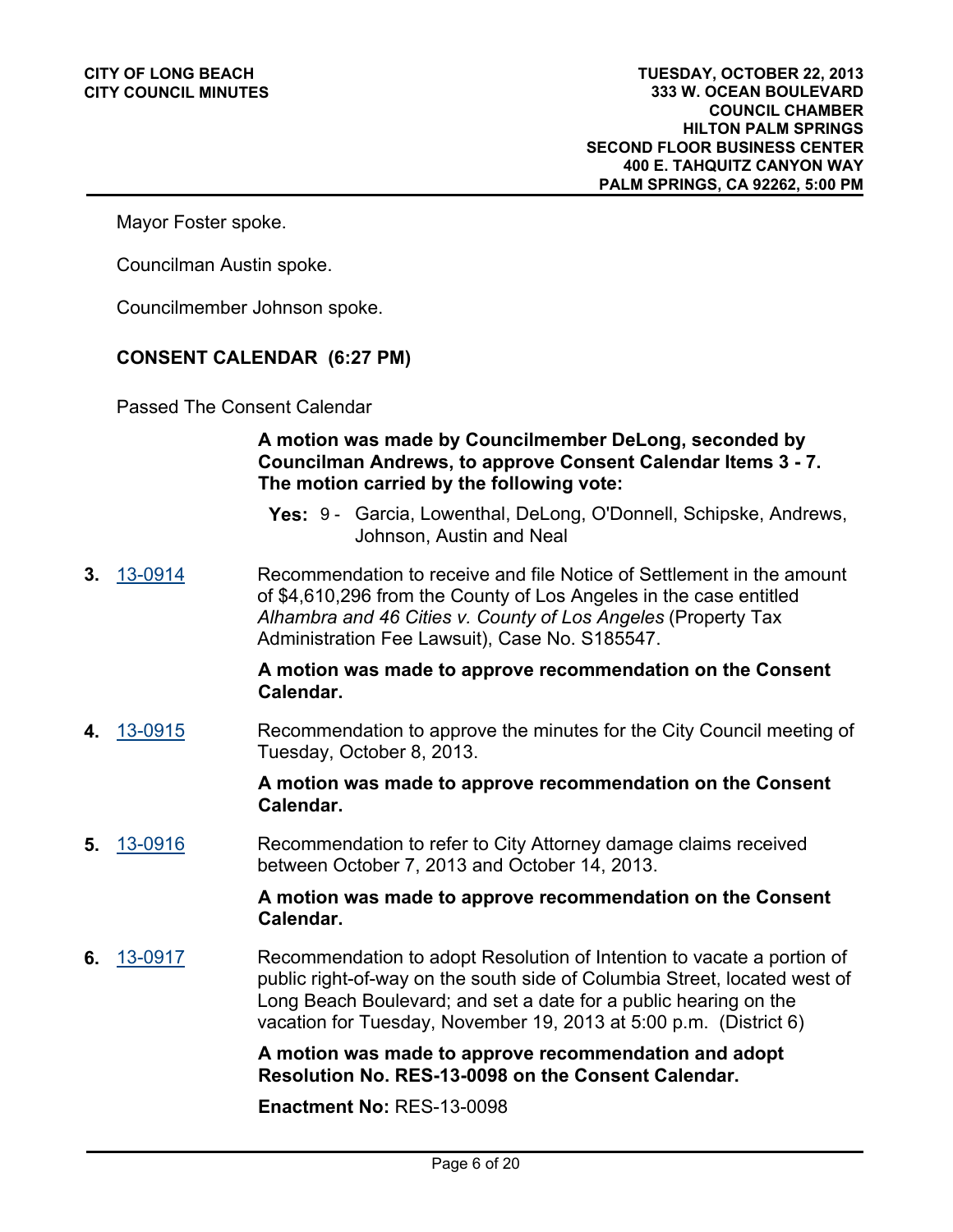#### **7.** [13-0918](http://longbeach.legistar.com/gateway.aspx?M=L&ID=202223) Recommendation to receive and file the minutes for: Civil Service Commission - September 18, 2013.

**A motion was made to approve recommendation on the Consent Calendar.**

# **REGULAR AGENDA (6:27 PM)**

[see media](http://clblegistar.longbeach.gov/medialinkgenerator/index.aspx?meid=6784&hsid=485139)

**8.** [13-0920](http://longbeach.legistar.com/gateway.aspx?M=L&ID=202230) Recommendation to receive and approve the following Commission/Board/Committee appointments to Non-Charter Commissions.

Mayor Foster spoke.

# **A motion was made by Councilman Andrews, seconded by Councilwoman Schipske, to approve recommendation. The motion carried by the following vote:**

**Yes:** 9 - Garcia, Lowenthal, DeLong, O'Donnell, Schipske, Andrews, Johnson, Austin and Neal

#### [see media](http://clblegistar.longbeach.gov/medialinkgenerator/index.aspx?meid=6784&hsid=485059)

- 
- **9.** [13-0934](http://longbeach.legistar.com/gateway.aspx?M=L&ID=202237) Recommendation to request City Attorney to draft a resolution in support legislative action so that the expenditure of corporate money to influence the electoral process is no longer a form of constitutionally protected speech, including a constitutional amendment. Upon adoption of this resolution, request City Manager to forward copies of the resolution to our elected representatives in Congress and the state legislature, and include the position in our federal and state legislative agendas.

Councilman Austin spoke.

Councilmember O'Donnell spoke.

Councilmember Johnson spoke.

Vice Mayor Garcia spoke.

Councilwoman Schipske spoke.

Maria Mejia spoke.

Carol Roberts spoke.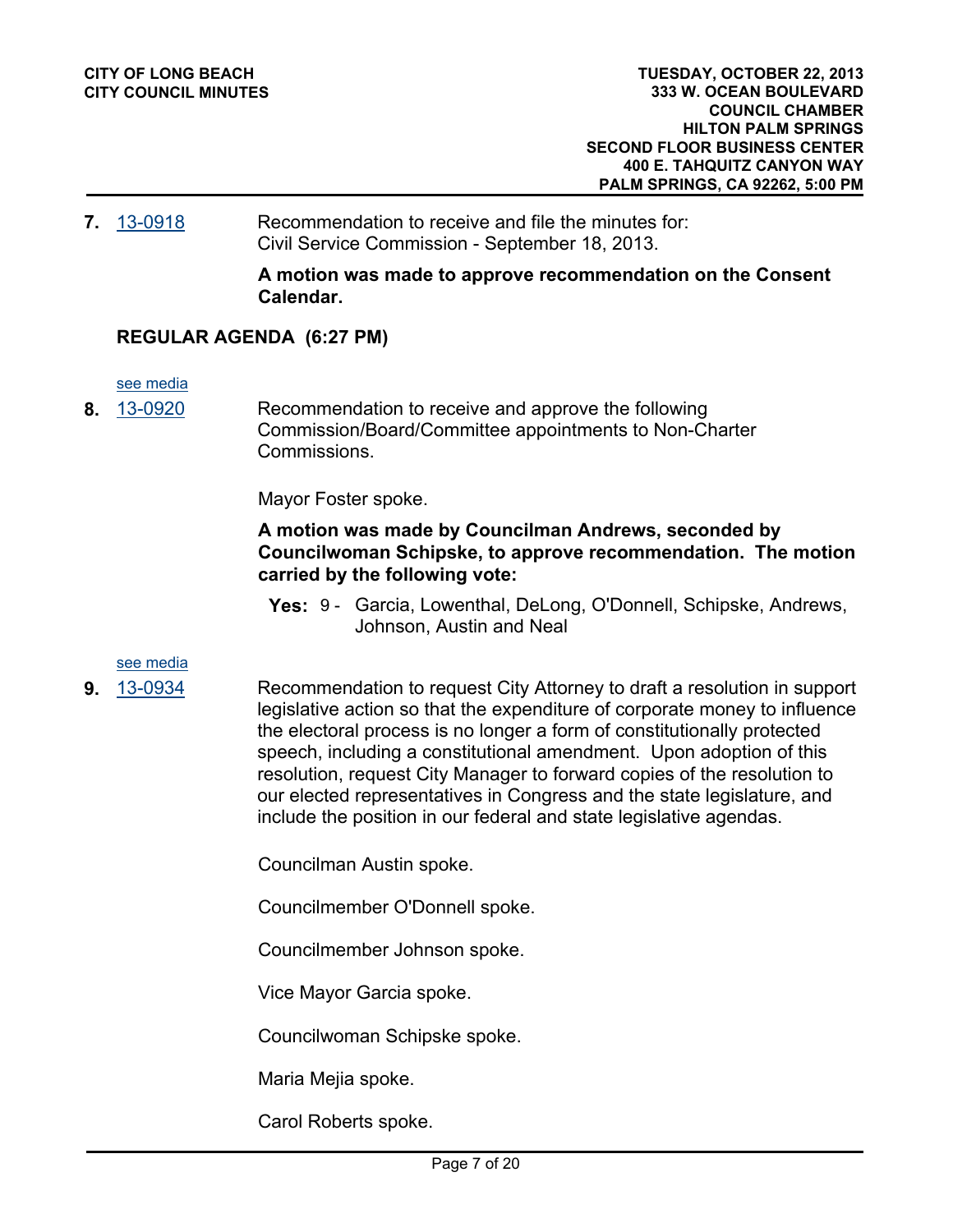John Smith spoke.

Councilman Austin spoke.

# **A motion was made by Councilman Austin, seconded by Councilmember O'Donnell, to approve recommendation. The motion carried by the following vote:**

- **Yes:** 8 Garcia, Lowenthal, O'Donnell, Schipske, Andrews, Johnson, Austin and Neal
- **Absent:** 1 DeLong

# [see media](http://clblegistar.longbeach.gov/medialinkgenerator/index.aspx?meid=6784&hsid=485060)

**10.** [13-0935](http://longbeach.legistar.com/gateway.aspx?M=L&ID=202239) Recommendation to respectfully request City Attorney to draft a proposed ordinance requiring future concessions contractors at Long Beach Airport and Convention Center provide the City with contractual assurance of labor peace to avoid interruption of City revenues and present to the City Council within 30 days.

> **A motion was made by Councilmember Neal, seconded by Vice Mayor Garcia, that the item be laid over to the City Council meeting of Tuesday, November 5, 2013. The motion carried by the following vote:**

**Yes:** 9 - Garcia, Lowenthal, DeLong, O'Donnell, Schipske, Andrews, Johnson, Austin and Neal

[see media](http://clblegistar.longbeach.gov/medialinkgenerator/index.aspx?meid=6784&hsid=485061)

**11.** [13-0936](http://longbeach.legistar.com/gateway.aspx?M=L&ID=202240) Recommendation to respectfully request City Attorney to draft a proposed ordinance requiring future foodservice concessions contractors at Long Beach Airport and Convention Center to rehire for an initial trial period of the workers employed by their predecessor contractor, and to present this ordinance to the City Council within 6 weeks.

> **A motion was made by Councilmember Neal, seconded by Vice Mayor Garcia, that the item be laid over to the City Council meeting of Tuesday, November 5, 2013. The motion carried by the following vote:**

**Yes:** 9 - Garcia, Lowenthal, DeLong, O'Donnell, Schipske, Andrews, Johnson, Austin and Neal

[see media](http://clblegistar.longbeach.gov/medialinkgenerator/index.aspx?meid=6784&hsid=485062)

- 
- **12.** [13-0921](http://longbeach.legistar.com/gateway.aspx?M=L&ID=202186) Recommendation to receive a presentation on the new City Hall seismic study;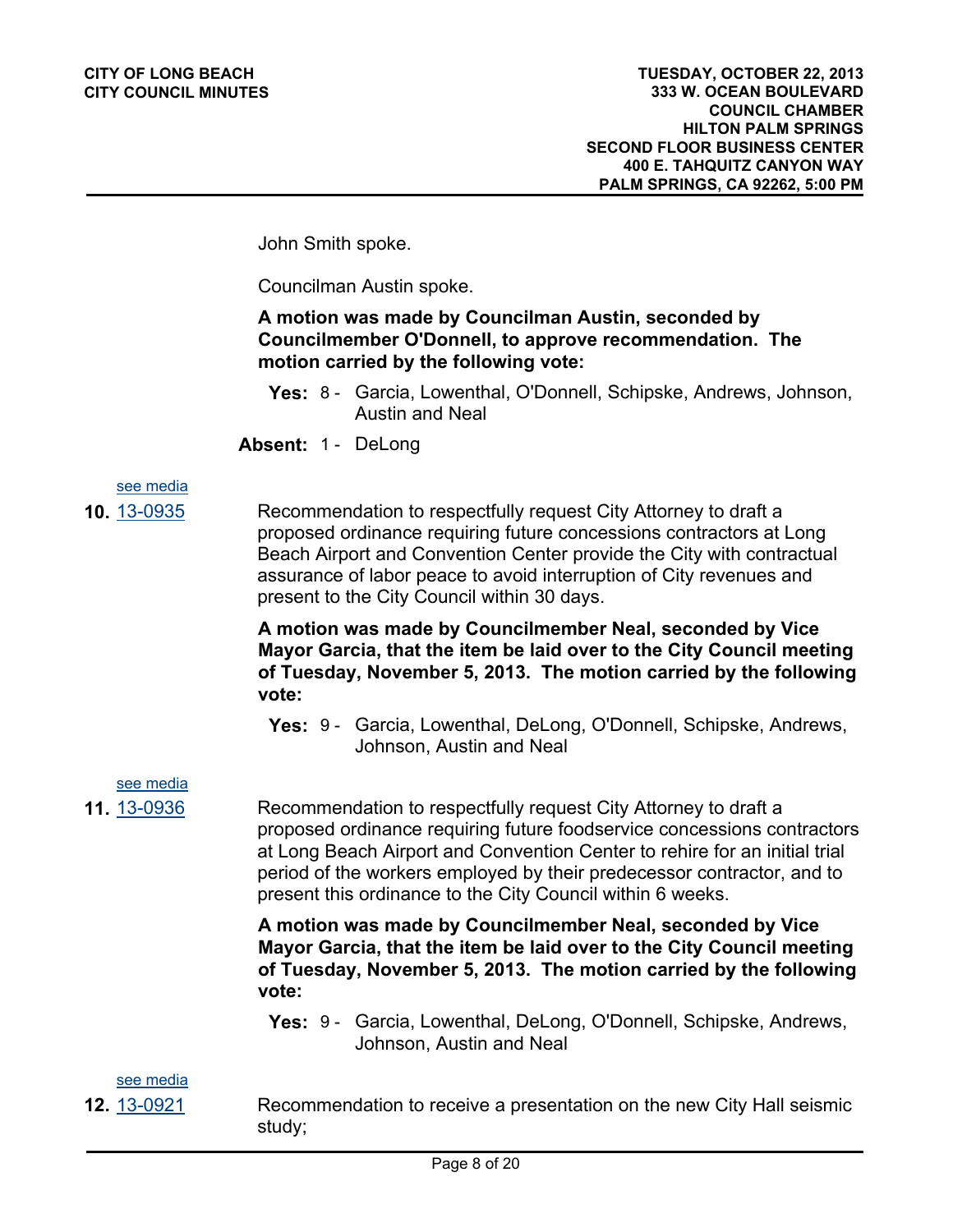Authorize City Manager to prepare and issue a Request For Proposals to the selected short list of RFQ respondents to design, build, operate, finance and maintain a new Civic Center; and

Consider the establishment of a Committee consisting of members of City Council and Board of Harbor Commissioners for the purposes of guiding the preparation of the Request for Proposals and other purposes related to the new Civic Center. (District 2)

Patrick West, City Manager, spoke.

Councilmember Lowenthal spoke.

Councilmember O'Donnell spoke.

Councilmember Lowenthal spoke.

Councilmember O'Donnell spoke.

Vice Mayor Garcia spoke.

Councilmember Neal spoke.

Mayor Foster spoke.

Councilmember Neal spoke.

Mayor Foster spoke.

Councilmember DeLong spoke.

Jeffrey Fullerton, Plenary-Edgemoor Civic Partners, LLC, spoke.

Alan McKenzie, Long Beach CivicCore Alliance, LLC, spoke.

Roger Torriero, Related California, LLC, spoke.

Councilmember DeLong spoke.

Councilmember Johnson spoke.

Councilmember Lowenthal spoke.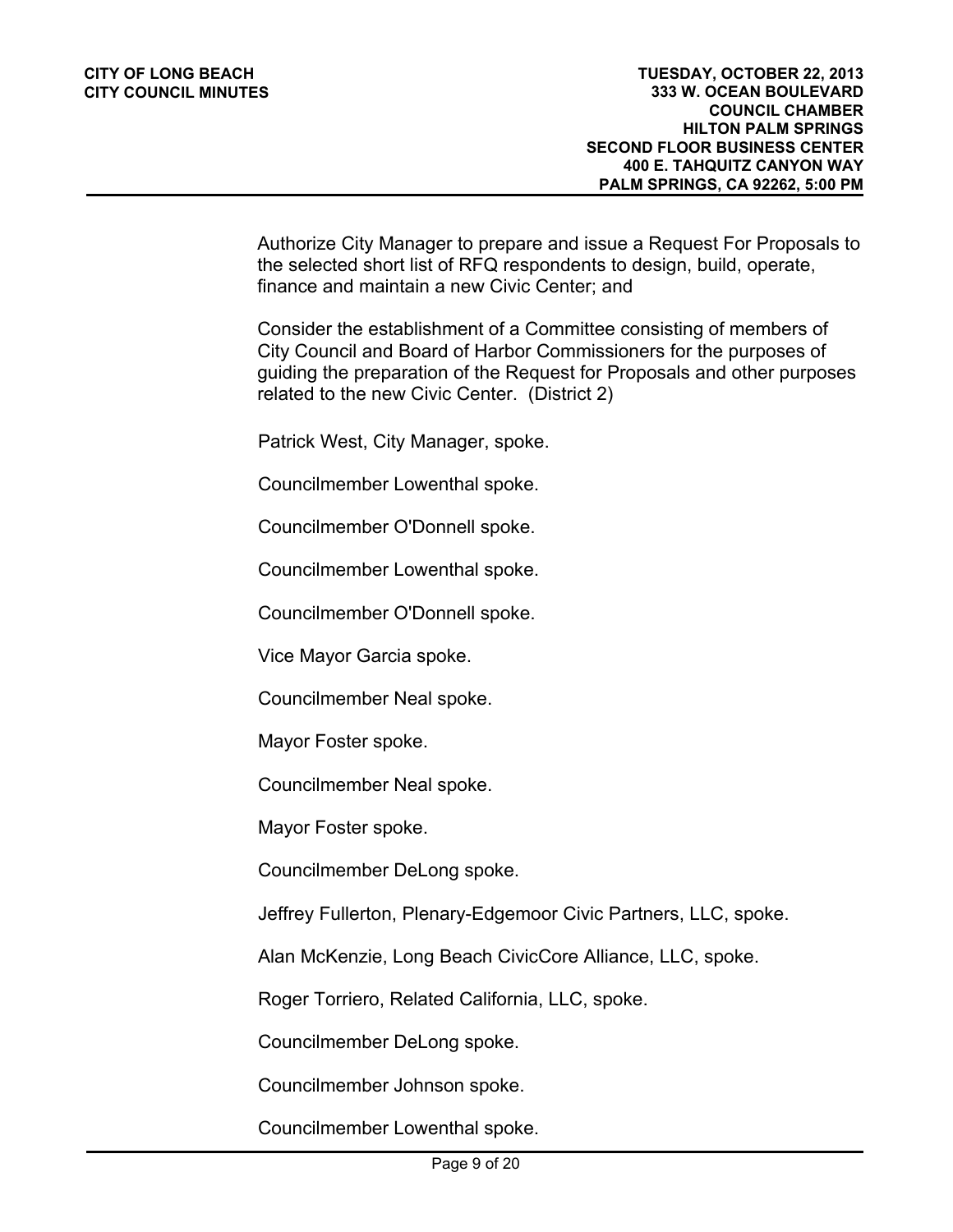Councilmember Johnson spoke.

Councilmember Lowenthal spoke.

Mayor Foster spoke.

Councilman Austin spoke.

Councilwoman Schipske spoke.

Nabi Youssef spoke.

Margaret Smith spoke; and submitted correspondence.

Jim McCabe spoke.

Sarah Meyers, Executive Director, Long Beach Public Library Foundation, spoke.

Mayor Foster spoke.

Councilwoman Schipske spoke.

Mayor Foster spoke.

Gary Shelton spoke.

Cameron Crockett spoke.

Elliot Gonzales spoke.

Tommy Falvaya spoke.

Dee Abrahams spoke.

Maureen Neely, Long Beach Heritage, spoke; and submitted correspondence.

Pam Olman spoke; and submitted correpondence on behalf of John McGinnis.

Melinda Roney spoke.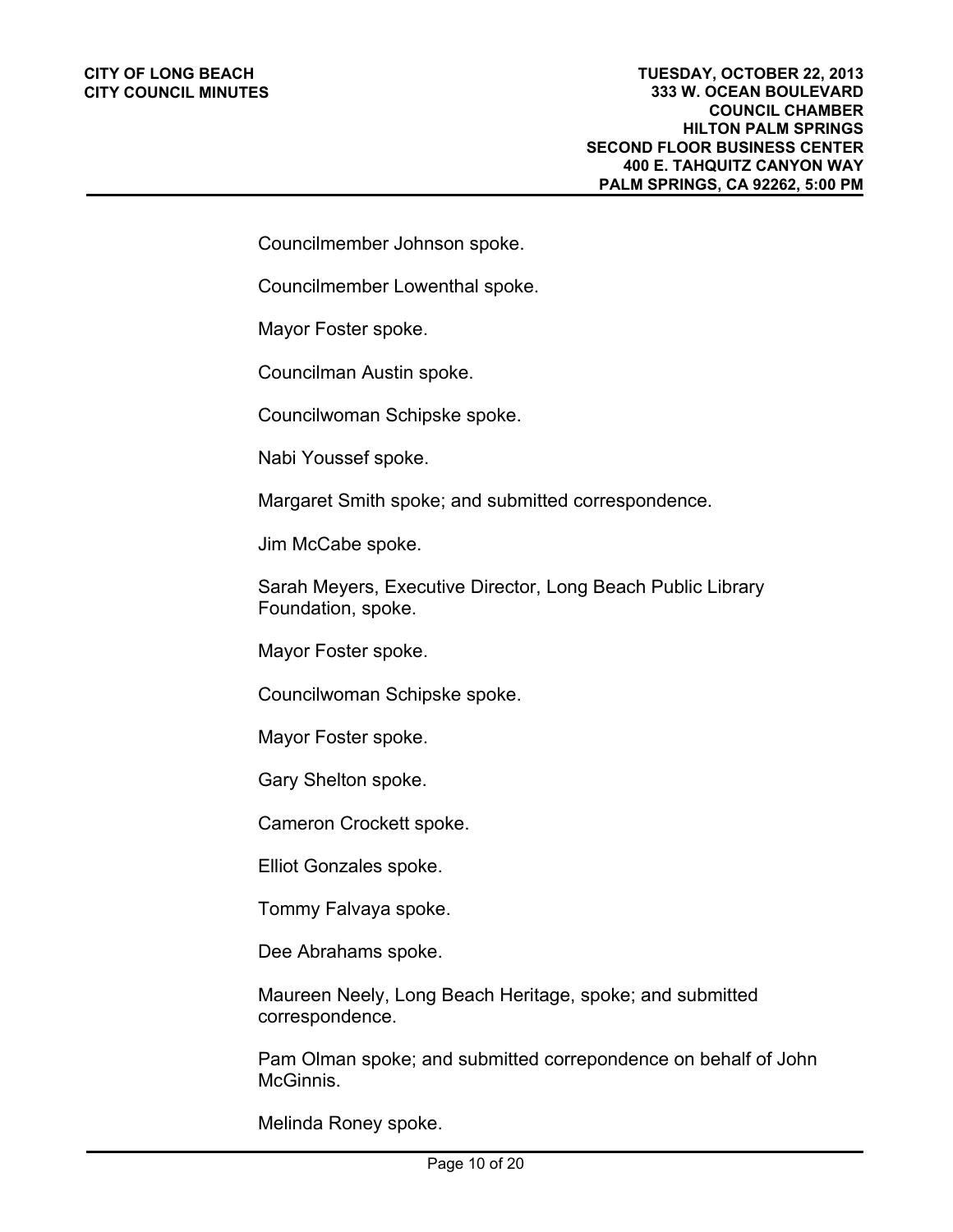Tom Stout spoke.

Dennis Dunn spoke.

Mayor Foster spoke.

**A motion was made by Councilmember Lowenthal, seconded by Vice Mayor Garcia, to approve recommendation, as amended, to provide a stipend to be paid to each team on the Short List of RFQ respondents equal to 50% of the cost of preparation of a submittal to the future RFP, up to a maximum of \$500,000, preferably paid by the team that is selected as the City's development partner, but otherwise by the City; and if after consultation with the short list of RFQ respondents, a higher amount is appropriate, staff will return to City Council. The motion carried by the following vote:**

- **Yes:** 8 Garcia, Lowenthal, DeLong, O'Donnell, Andrews, Johnson, Austin and Neal
- **No:** 1 Schipske

#### [see media](http://clblegistar.longbeach.gov/medialinkgenerator/index.aspx?meid=6784&hsid=485063)

**13.** [13-0923](http://longbeach.legistar.com/gateway.aspx?M=L&ID=202144) Recommendation to authorize City Manager to execute the Eleventh Amendment to Agreement No. 28164 with the Long Beach Area Convention and Visitors Bureau, Inc., to provide funding in the amount of \$3,728,676 for Fiscal Year 2014. (Citywide)

Mayor Foster spoke.

# **A motion was made by Councilmember Lowenthal, seconded by Vice Mayor Garcia, to approve recommendation. The motion carried by the following vote:**

**Yes:** 9 - Garcia, Lowenthal, DeLong, O'Donnell, Schipske, Andrews, Johnson, Austin and Neal

[see media](http://clblegistar.longbeach.gov/medialinkgenerator/index.aspx?meid=6784&hsid=485064)

**14.** [13-0924](http://longbeach.legistar.com/gateway.aspx?M=L&ID=202146) Recommendation to adopt Specifications No. PA-05713 and award contracts to Industrial Clutch and Brake, Inc., dba Friction Materials Company of Long Beach, a Long Beach-based business (Local and SBE); Superior Truck Supply, a Long Beach-based business (Local); Elliott Auto Supply Company, Inc., dba Factory Motor Parts, of Anaheim, CA (not an MBE, WBE, SBE, or Local); Battery Systems, Inc., of Garden Grove, CA (not an MBE, WBE, SBE or Local); Truck Lighthouse, of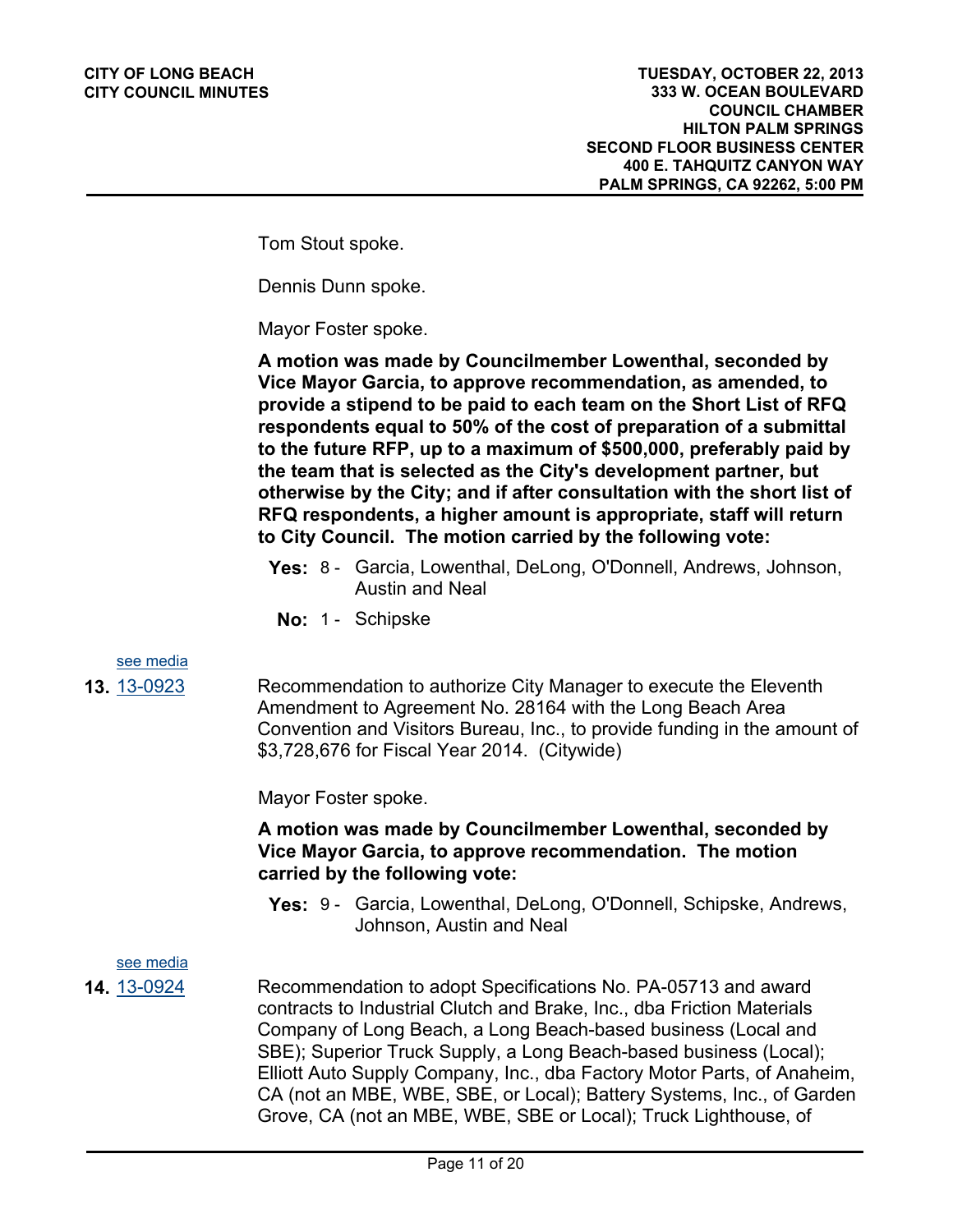Santa Fe Springs, CA (not an MBE, WBE, SBE or Local); Warren Distribution, of Santa Fe Springs, CA (MBE, not a WBE, SBE or Local); H and H Auto Parts Wholesale, of Pacoima, CA (SBE, not an MBE, WBE or Local); and, American Moving Parts, of Los Angeles, CA (SBE, not an MBE, WBE or Local), for furnishing and delivering general automotive parts, in an annual combined amount not to exceed \$840,000, for a period of two years, with the option to renew for two additional one-year periods, at the discretion of the City Manager. (Citywide)

# **A motion was made by Councilmember DeLong, seconded by Councilmember Lowenthal, to approve recommendation. The motion carried by the following vote:**

- **Yes:** 8 Garcia, Lowenthal, DeLong, O'Donnell, Schipske, Johnson, Austin and Neal
- **Absent:** 1 Andrews

[see media](http://clblegistar.longbeach.gov/medialinkgenerator/index.aspx?meid=6784&hsid=485065)

**15.** [13-0925](http://longbeach.legistar.com/gateway.aspx?M=L&ID=202150) Recommendation to authorize City Manager to make payment for property and boiler and machinery insurance for the Southeast Resource Recovery Facility for the period of October 20, 2013 through October 20, 2014, for a premium not to exceed \$1,085,000, payable to Covanta Holding Corporation. (District 2)

# **A motion was made by Councilmember DeLong, seconded by Councilman Austin, to approve recommendation. The motion carried by the following vote:**

- **Yes:** 8 Garcia, Lowenthal, DeLong, O'Donnell, Schipske, Johnson, Austin and Neal
- **Absent:** 1 Andrews

# [see media](http://clblegistar.longbeach.gov/medialinkgenerator/index.aspx?meid=6784&hsid=485066)

**16.** [13-0926](http://longbeach.legistar.com/gateway.aspx?M=L&ID=202147) Recommendation to adopt resolution approving the Amendments to the existing Memoranda of Understanding with the Long Beach Association of Engineering Employees, Long Beach Managers Association, Long Beach Association of Confidential Employees and the Long Beach Lifeguards Association; applying the terms of compensation of the Amendments to the existing Memoranda of Understanding to the City Manager and amending his contract; applying the terms of compensation of the Amendments to the existing Memoranda of Understanding to unrepresented management employees as approved by applicable appointing authorities or governing boards;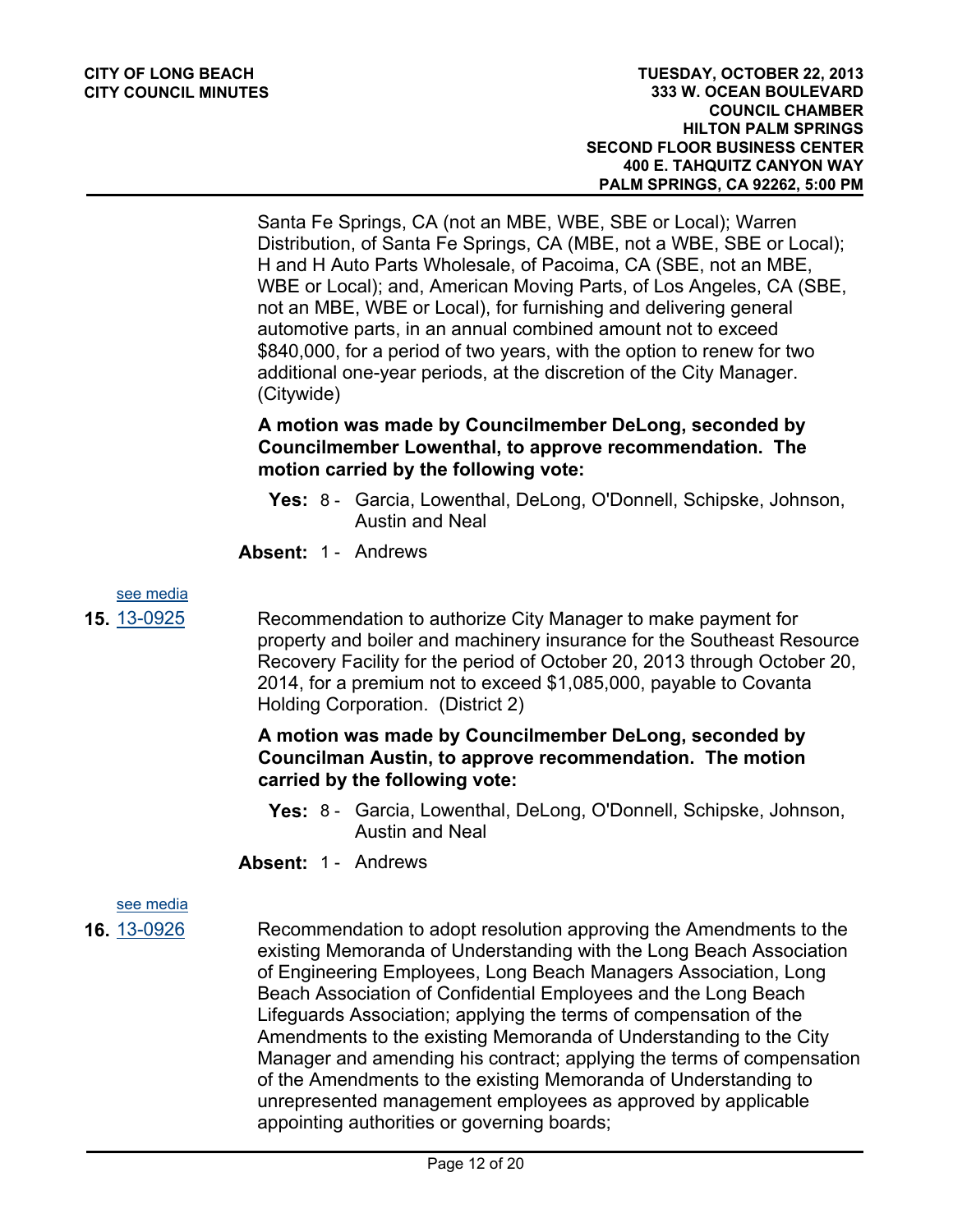#### **CITY OF LONG BEACH CITY COUNCIL MINUTES**

Mayor Foster spoke.

Councilmember DeLong spoke.

Councilman Austin spoke.

Councilmember DeLong spoke.

Councilwoman Schipske spoke.

Councilmember Johnson spoke.

Charles Parkin, City Attorney, spoke.

Kathy Ryan spoke.

Tom Stout spoke.

Councilmember Neal spoke.

Councilmember Johnson spoke.

Councilman Austin spoke.

Vice Mayor Garcia spoke.

**A motion was made by Councilwoman Schipske, seconded by Councilmember Lowenthal, to approve the Memoranda of Understanding for the Long Beach Association of Engineering Employees and adopt Resolution No. RES-13-0099. The motion carried by the following vote:**

- **Yes:** 7 Garcia, Lowenthal, O'Donnell, Schipske, Andrews, Austin and Neal
- **No:** 2 DeLong and Johnson

**A motion was made by Councilmember Lowenthal, seconded by Councilwoman Schipske, to approve the Memoranda of Understanding for the Long Beach Association of Confidential Employees and adopt Resolution No. RES-13-0099. The motion carried by the following vote:**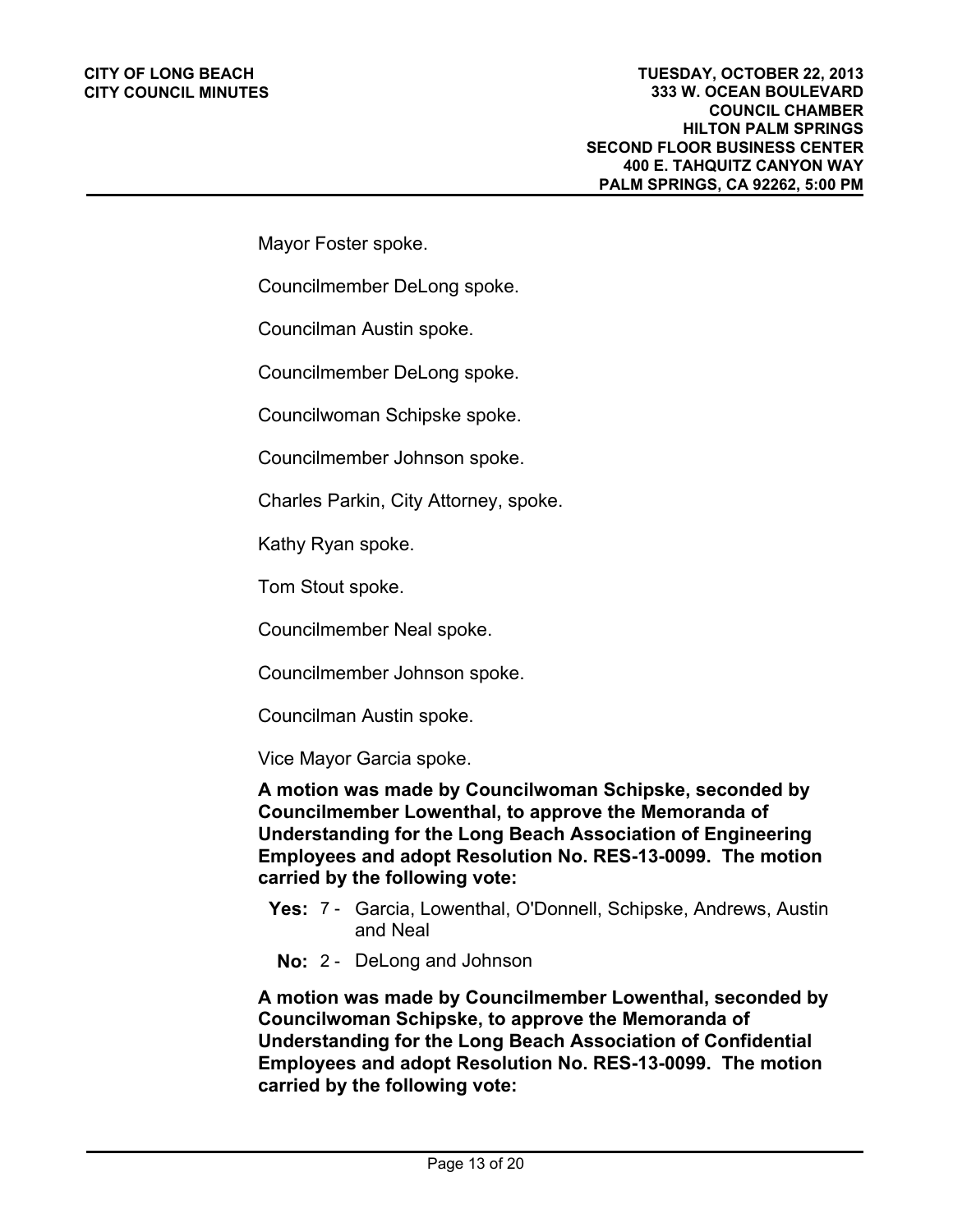- **Yes:** 7 Garcia, Lowenthal, O'Donnell, Schipske, Andrews, Austin and Neal
- **No:** 2 DeLong and Johnson

**A motion was made by Councilmember O'Donnell, seconded by Councilmember Lowenthal, to approve the Memoranda of Understanding for the Long Beach Lifeguards Association and adopt Resolution No. RES-13-0099. The motion carried by the following vote:**

- **Yes:** 7 Garcia, Lowenthal, O'Donnell, Schipske, Andrews, Austin and Neal
- **No:** 2 DeLong and Johnson

Councilmember DeLong spoke.

Vice Mayor Garcia spoke.

Councilmember DeLong spoke.

Councilman Austin spoke.

Councilmember Lowenthal spoke.

Vice Mayor Garcia spoke.

Councilmember DeLong spoke.

Charles Parkin, City Attorney, spoke.

**A motion was made by Councilwoman Schipske, seconded by Councilmember DeLong, to delay consideration of increases for managers and the City Manager until Tuesday, November 5, 2013, when the City Council learns the status of Fire Department service restorations for Station 8 and Rescue 12. The motion carried by the following vote:**

**Yes:** 5 - Lowenthal, DeLong, O'Donnell, Schipske and Johnson

**No:** 4 - Garcia, Andrews, Austin and Neal

**Enactment No:** RES-13-0099

[13-0927](http://longbeach.legistar.com/gateway.aspx?M=L&ID=202233) Adopt resolution for paying and reporting the value of the Employer Paid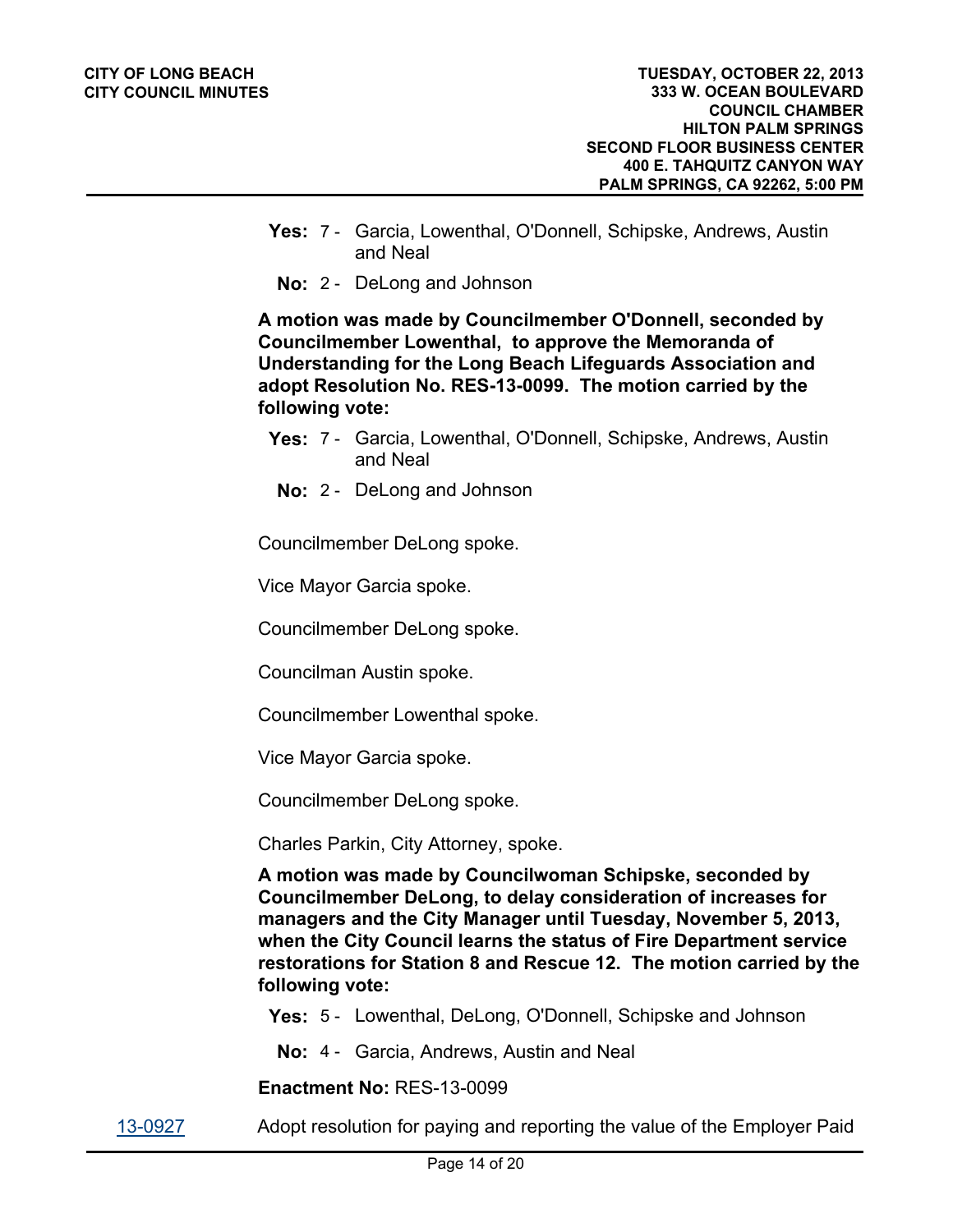Member Contributions (EPMC) to the California Public Employees Retirement System for employees represented by the Long Beach Association of Engineering Employees, Long Beach Managers Association, Long Beach Association of Confidential Employees, unrepresented managers; and

Discussion no motion.

**Enactment No:** RES-13-0109

[13-0928](http://longbeach.legistar.com/gateway.aspx?M=L&ID=202235) Adopt resolution for paying and reporting the value of the Employer Paid Member Contributions (EPMC) to the California Public Employees Retirement System for employees represented by the Long Beach Lifeguards Associations. (Citywide)

Discussion no motion.

**Enactment No:** RES-13-0110

[see media](http://clblegistar.longbeach.gov/medialinkgenerator/index.aspx?meid=6784&hsid=485069)

**17.** [13-0929](http://longbeach.legistar.com/gateway.aspx?M=L&ID=202148) Recommendation to adopt the amended Salary Resolution for Fiscal Year 2014. (Citywide)

Councilmember DeLong spoke.

Councilman Austin spoke.

**A motion was made by Councilman Andrews, seconded by Councilman Austin, to approve recommendation and adopt Resolution No. RES-13-0100. The motion carried by the following vote:**

- **Yes:** 8 Garcia, Lowenthal, DeLong, O'Donnell, Schipske, Johnson, Austin and Neal
- **Absent:** 1 Andrews

**Enactment No:** RES-13-0100

[see media](http://clblegistar.longbeach.gov/medialinkgenerator/index.aspx?meid=6784&hsid=485070)

**18.** [13-0930](http://longbeach.legistar.com/gateway.aspx?M=L&ID=202151) Recommendation to adopt Plans and Specifications No. R-6961 for the Runway 7L-25R Reconstruction at the Long Beach Airport; award the contract to All American Asphalt, in the amount of \$12,076,000, plus a 15 percent contingency in the amount of \$1,811,400, for a total contract amount not to exceed \$13,887,400; and authorize City Manager or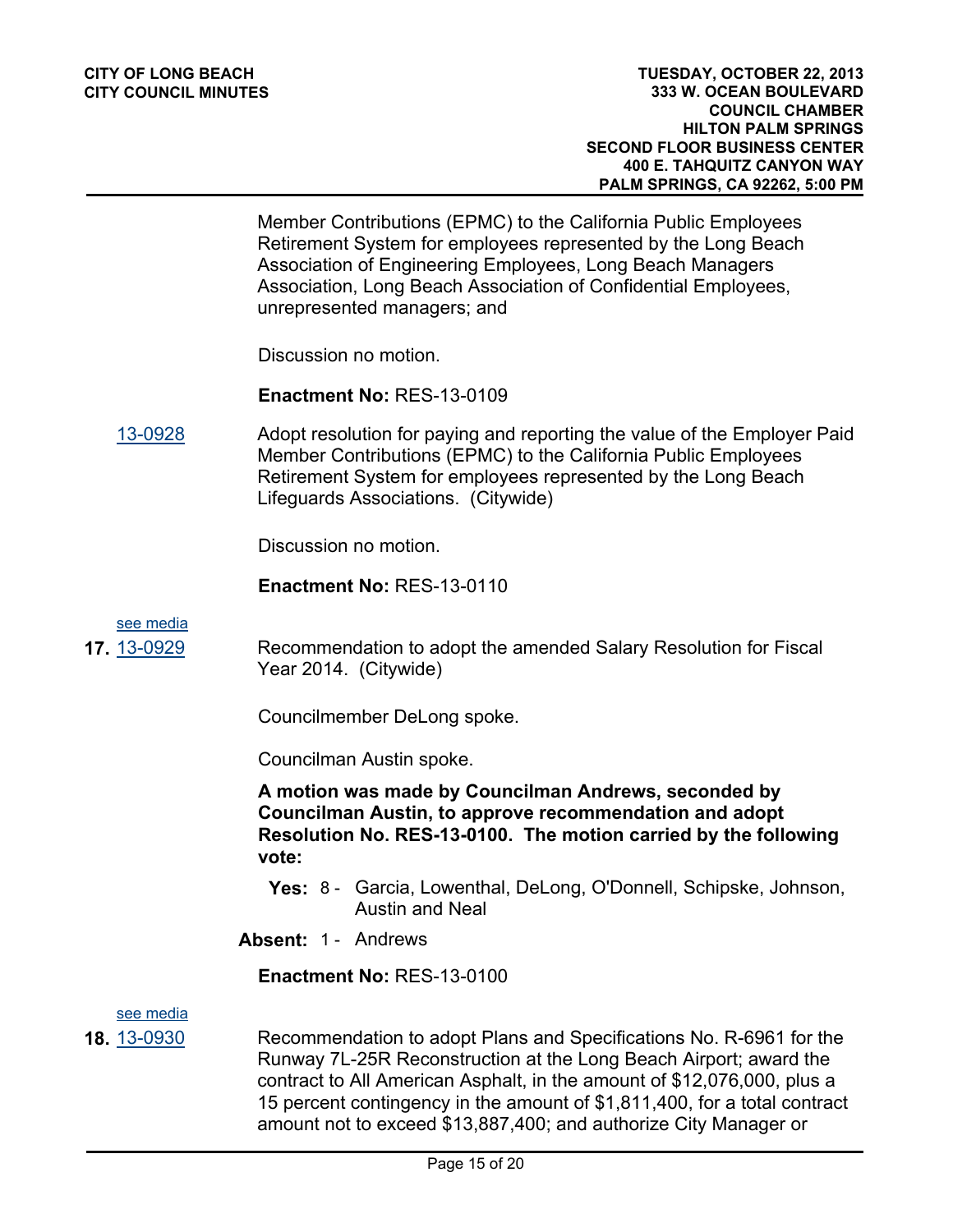designee to execute all documents necessary to enter into the contract, including any necessary amendments thereto; and increase appropriations in the Airport Enterprise Fund (EF 320) in the Airport Department (AP) by \$12,635,000. (District 5)

# **A motion was made by Councilmember DeLong, seconded by Councilmember Johnson, to approve recommendation. The motion carried by the following vote:**

- **Yes:** 8 Garcia, Lowenthal, DeLong, O'Donnell, Schipske, Johnson, Austin and Neal
- **Absent:** 1 Andrews

# [see media](http://clblegistar.longbeach.gov/medialinkgenerator/index.aspx?meid=6784&hsid=485071)

**19.** [13-0931](http://longbeach.legistar.com/gateway.aspx?M=L&ID=202184) Recommendation to receive and file the application of Mary's Long Beach Incorporated, dba unknown, for a premise-to-premise transfer of an Alcoholic Beverage Control License, at 330 Pine Avenue, with conditions. (District 1)

Distributed at the meeting: ABC Conditions.

# **A motion was made by Vice Mayor Garcia, seconded by Councilmember O'Donnell, to approve recommendation. The motion carried by the following vote:**

- **Yes:** 8 Garcia, Lowenthal, DeLong, O'Donnell, Schipske, Johnson, Austin and Neal
- **Absent:** 1 Andrews

# [see media](http://clblegistar.longbeach.gov/medialinkgenerator/index.aspx?meid=6784&hsid=485072)

**20.** [13-0932](http://longbeach.legistar.com/gateway.aspx?M=L&ID=202153) Recommendation to authorize City Manager to execute agreements and all related documents with CompuCom of Dallas, TX, for Microsoft Office 365 cloud messaging and collaboration services in an annual amount not to exceed \$599,760 for a period of three years, with the option of renewing for two additional one-year periods at the same annual amount, at the discretion of the City Manager, and with Planet Technologies of Germantown, MD, for one-time implementation services in an amount not to exceed \$198,000. (Citywide)

Vice Mayor Garcia spoke.

Councilwoman Schipske.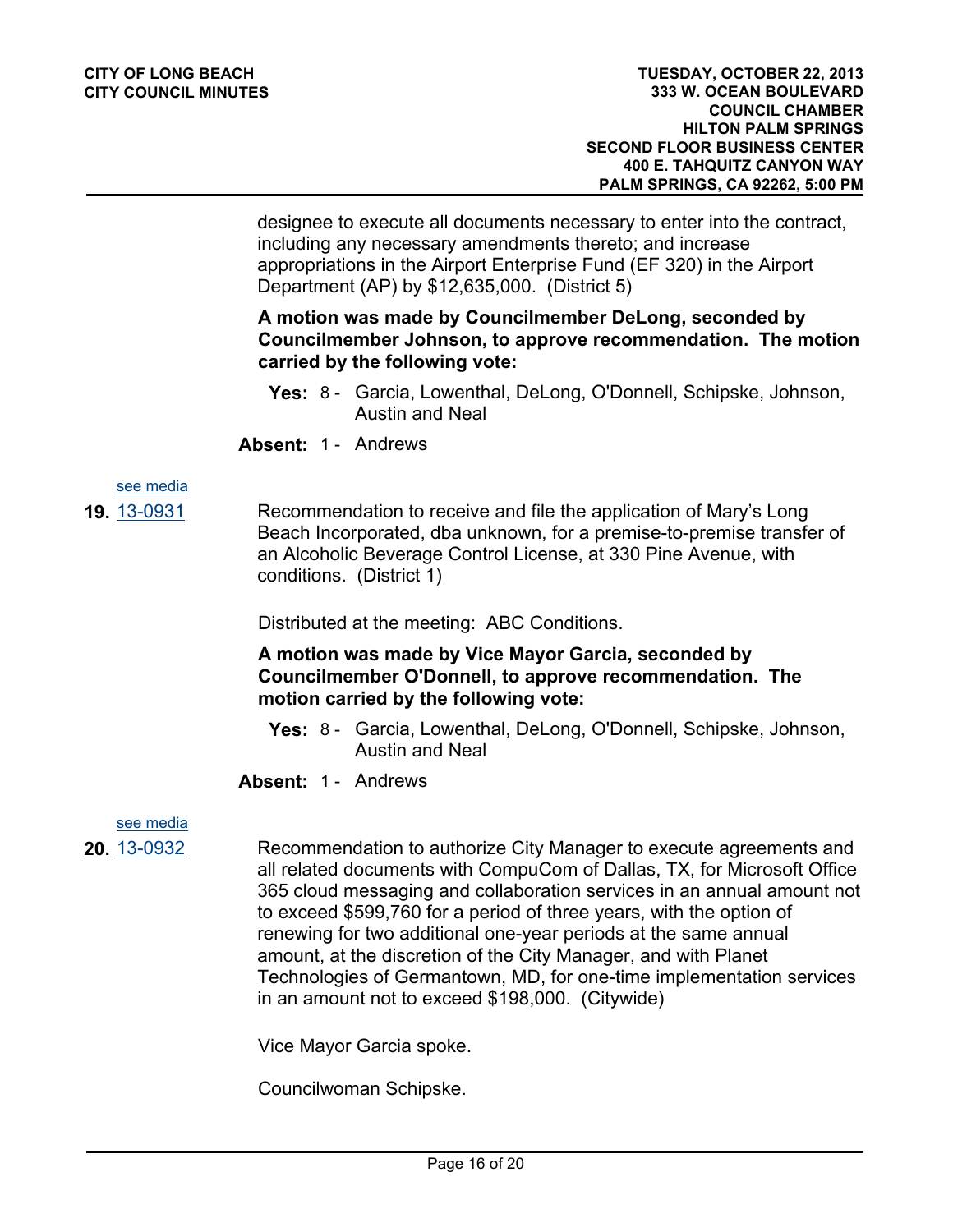# **A motion was made by Councilmember DeLong, seconded by Councilwoman Schipske, to approve recommendation. The motion carried by the following vote:**

- **Yes:** 8 Garcia, Lowenthal, DeLong, O'Donnell, Schipske, Johnson, Austin and Neal
- **Absent:** 1 Andrews

# **ORDINANCES (10:01 PM)**

[see media](http://clblegistar.longbeach.gov/medialinkgenerator/index.aspx?meid=6784&hsid=485281)

**21.** [13-0893](http://longbeach.legistar.com/gateway.aspx?M=L&ID=202095) Recommendation to declare ordinance amending the Long Beach Municipal Code by amending Section 21.52.211, Table 32-1 of Chapter 21.32, Table 33-2 of Chapter 21.33, Table 34-1 of Chapter 21.34; and by adding Section 21.15.1795, related to cemeteries, mortuaries and crematoriums, read and adopted as read. (Citywide)

Councilwoman Schipske spoke.

Gary Morrison spoke.

**A motion was made by Councilmember DeLong, seconded by Councilmember O'Donnell, to approve recommendation and adopt Ordinance No. ORD-13-0022. The motion carried by the following vote:**

- **Yes:** 8 Garcia, Lowenthal, DeLong, O'Donnell, Schipske, Johnson, Austin and Neal
- **Absent:** 1 Andrews

**Enactment No:** ORD-13-0022

[see media](http://clblegistar.longbeach.gov/medialinkgenerator/index.aspx?meid=6784&hsid=485277)

**22.** [13-0937](http://longbeach.legistar.com/gateway.aspx?M=L&ID=202149) Recommendation to declare ordinance amending the Departmental Organization Ordinance read the first time and laid over to the next regular meeting of the City Council for final reading. (Citywide)

> **A motion was made by Councilmember Lowenthal, seconded by Councilmember O'Donnell, to declare ordinance read the first time and laid over to the next regular meeting of the City Council for final reading. The motion carried by the following vote:**

**Yes:** 8 - Garcia, Lowenthal, DeLong, O'Donnell, Schipske, Johnson, Austin and Neal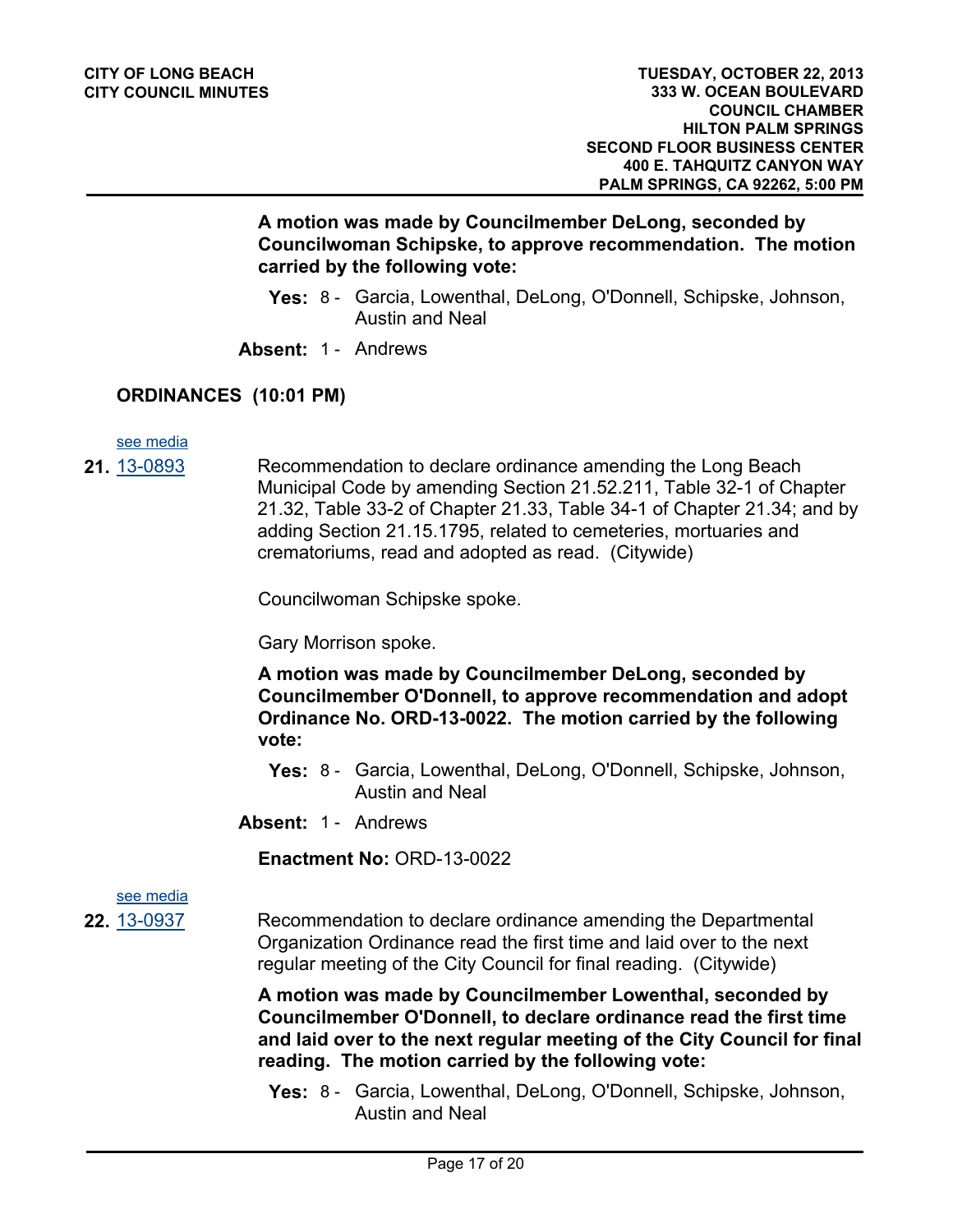## **Absent:** 1 - Andrews

**Enactment No:** ORD-13-0023

## **NEW BUSINESS (8:46 PM)**

[see media](http://clblegistar.longbeach.gov/medialinkgenerator/index.aspx?meid=6784&hsid=485201)

**23.** [13-0942](http://longbeach.legistar.com/gateway.aspx?M=L&ID=202272) Recommendation to respectfully request City Manager to work with appropriate staff to incorporate a Project Labor Agreement into the release of an RFP for a new Civic Center.

Councilmember O'Donnell spoke.

Vice Mayor Garcia spoke.

Mayor Foster spoke.

Councilmember Neal spoke.

Councilman Austin spoke.

Councilmember Lowenthal spoke.

Councilmember Johnson spoke.

Councilwoman Schipske spoke.

Vice Mayor Garcia spoke.

Councilwoman Schipske spoke.

Councilmember O'Donnell spoke.

Vice Mayor Garcia spoke.

Councilman Austin spoke.

Chris Hannah spoke.

Pete Montbrown spoke.

Tommy Falvaya spoke.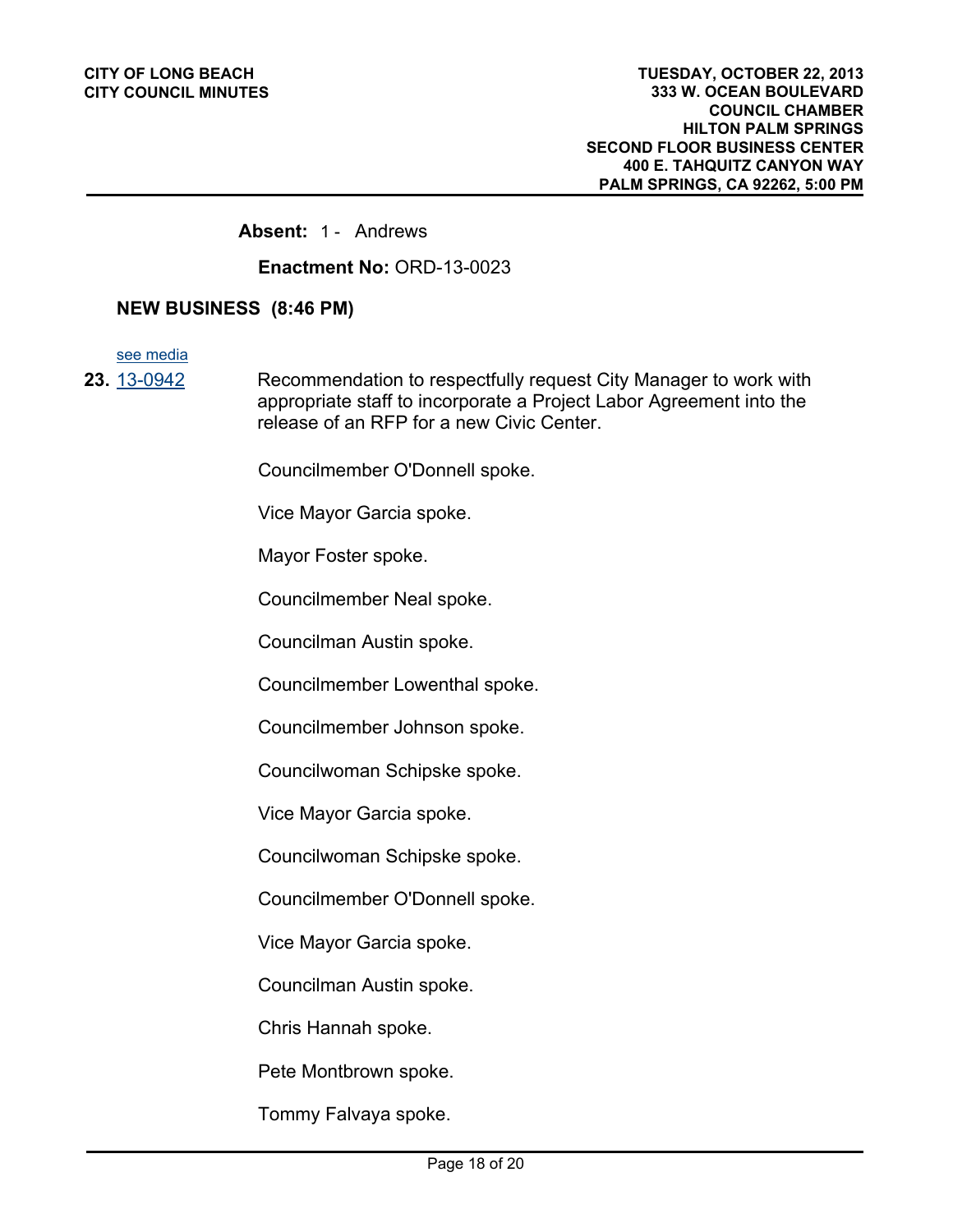Wally Baker spoke.

Keith Harkey spoke.

Jane Demplin spoke.

Peter Santillan spoke.

John Schafer spoke.

Joel Walker spoke.

# **A motion was made by Councilmember O'Donnell, seconded by Councilwoman Schipske, to approve recommendation. The motion carried by the following vote:**

**Yes:** 8 - Garcia, Lowenthal, O'Donnell, Schipske, Andrews, Johnson, Austin and Neal

**No:** 1 - DeLong

**24.** [13-0943](http://longbeach.legistar.com/gateway.aspx?M=L&ID=202273) Supplemental Memorandum - Corrections and/or additions to the City Council Agenda as of 12:00 noon, Friday, October 18, 2013.

#### **This Agenda Item was received and filed.**

**25.** [13-0959](http://longbeach.legistar.com/gateway.aspx?M=L&ID=202309) eComments received for the City Council meeting of Tuesday, October 22, 2013.

#### **This Agenda Item was received and filed.**

## **ANNOUNCEMENTS (10:03 PM)**

Councilwoman Schipske made community announcements.

#### **ADJOURNMENT (10:05 PM)**

At 10:05 PM, Vice Mayor Garcia adjourned the meeting.

ch